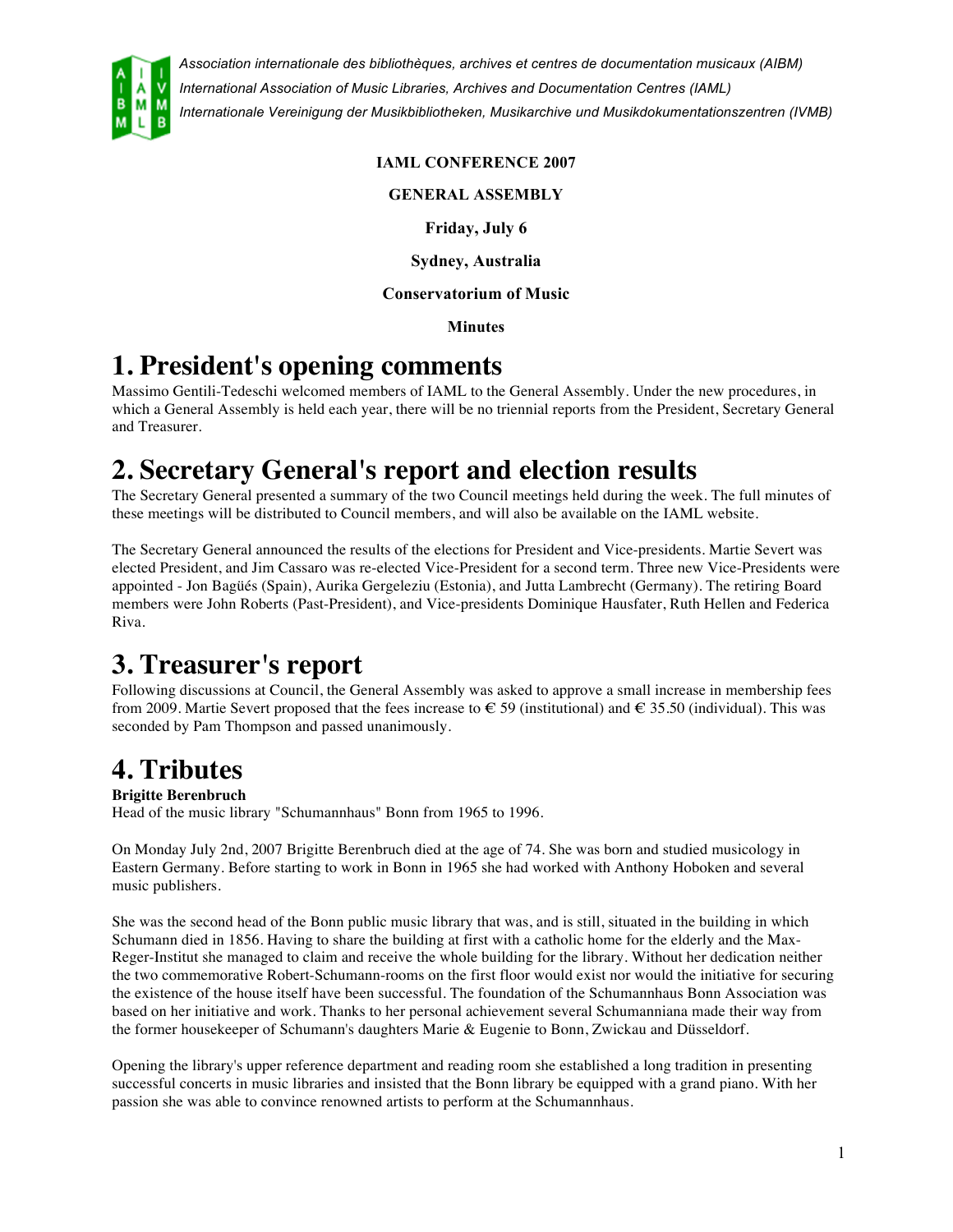

As a sociable person she found networking easy and made contact with the other Schumann-institutions and researchers, such as the American musicologist Nancy Reich. The centenary of Clara Schumann's death in 1996 was her final year of service in which she still managed to present a wide range of concerts and other presentations to the public.

In Brigitte Berenbruch we lose a Schumann-passionate, valued colleague and friend who never hesitated to speak frankly. In former times she was present at international IAML conferences, and used to attend and enrich our German national IAML-conferences even after having retired.

> *Dr. Ingrid Bodsch (Head of the City Museum of Bonn). Read by Thomas Kalk.*

#### **Brian Redfern**

I should like to pay tribute to Brian Redfern, a former President of this Association, who died aged 84 on 12th December 2006, after battling gamely with ill-health for several years. It was typical of Brian that despite this he remained alert and involved with life right to the last.

Brian began his career in town and county libraries both before and after the Second World War, and after studying part-time for his library qualification he moved to Southall Public Library in London, first as Mobile Librarian and then as Deputy Librarian. In 1961 he became a lecturer in the School of Librarianship at the London North-West Polytechnic, teaching particularly courses in cataloguing and classification and library management. He progressed to Principal Lecturer, and finally Acting Head of the School before retiring in 1981. That was the day job, and you'll notice there's no mention of music in there – in fact he never was a music librarian as such. But from his earliest days in the profession he had been developing the idea of music librarianship, in public libraries particularly, as something much more than just looking after the gramophone records, and it's a little ironic that Southall appointed its first music librarian just as he left to take up lecturing.

Once at library school he designed a specific module on the Bibliography and Librarianship of Music, building a collection of books and recordings to support it, not to mention a piano which he had delivered from the makers next door. This module is what attracted to me to study librarianship at the Poly, where I first met Brian when he interviewed me, coming away with a first impression of a thoughtful and kindly man. Among other music initiatives he also initiated a research project into music library services which was published as an invaluable directory used by us all for many years, and another into orchestral sets provision. And in retirement – for 16 years – he edited the UK Music Publishers' Association's *Music in Print* catalogue, making it an infinitely better research tool in the process.Brian began his career in town and county libraries both before and after the Second World War, and after studying part-time for his library qualification he moved to Southall Public Library in London, first as Mobile Librarian and then as Deputy Librarian. In 1961 he became a lecturer in the School of Librarianship at the London North-West Polytechnic, teaching particularly courses in cataloguing and classification and library management. He progressed to Principal Lecturer, and finally Acting Head of the School before retiring in 1981. That was the day job, and you ll notice there s no mention of music in there in fact he never was a music librarian as such. But from his earliest days in the profession he had been developing the idea of music librarianship, in public libraries particularly, as something much more than just looking after the gramophone records, and it s a little ironic that

Southall appointed its first music librarian just as he left to take up lecturing.

Brian was very active in the United Kingdom Branch of IAML, particularly in the nineteen sixties and seventies, guiding its development and shaping its future, and he was awarded honorary membership for his outstanding contribution to the Branch. He was its President from 1972 - 1976, and as Branch Secretary at that time I greatly valued his support and encouragement. Indeed Brian was very generous in spotting potential in his students and younger colleagues, and there are many among us who remember with gratitude the opportunities he gave us at the beginnings of our careers. At the same time he was becoming a prominent figure in IAML itself, culminating in his being elected President – a position he held from 1980 - 1983. Despite an unassuming manner he had a quiet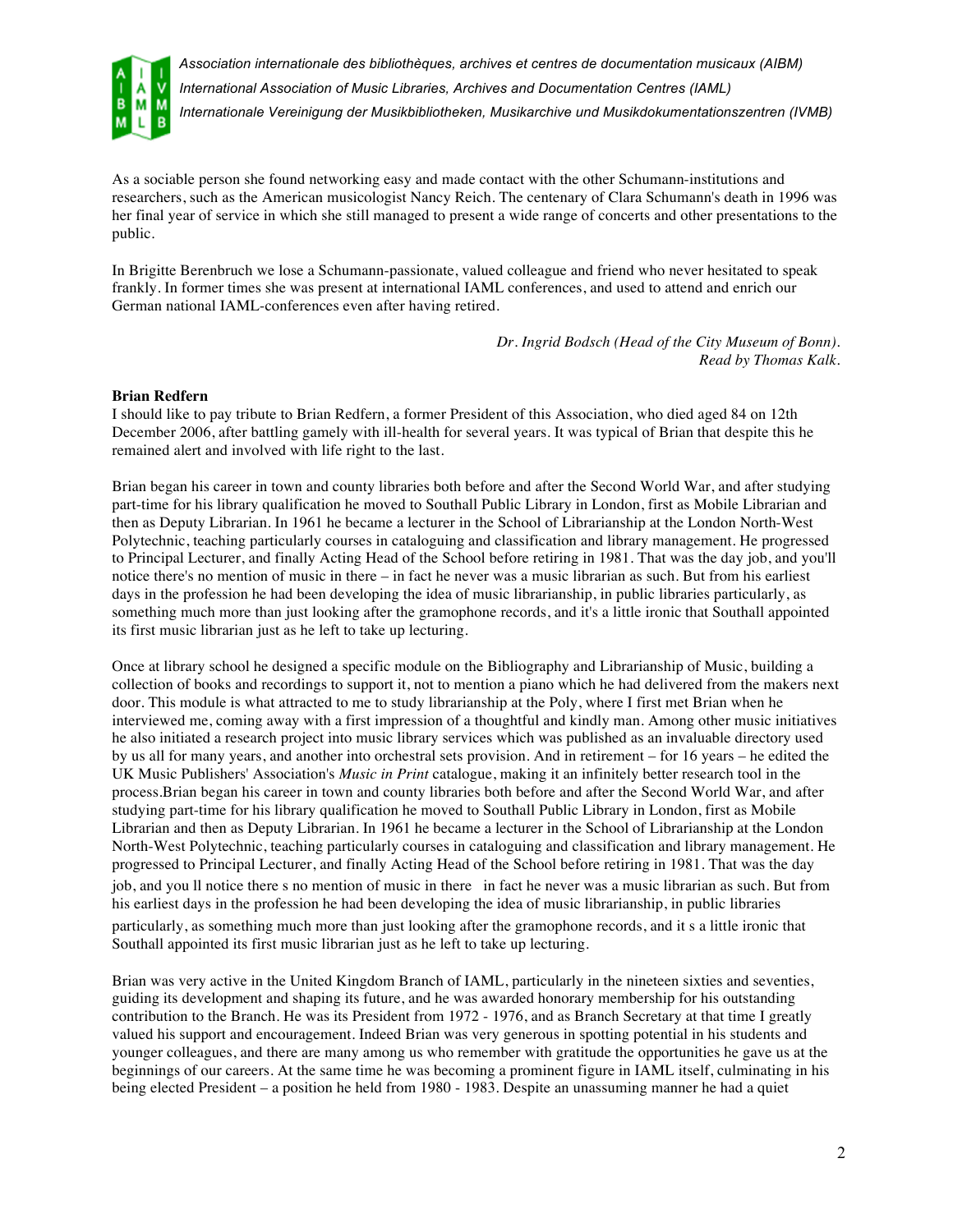

authority about him, and this combined with a very practical and pragmatic approach to problem solving ensured that IAML was in safe and productive hands.

Some of that authority came from his wide range of knowledge and abilities. In music his great love was Haydn, but he also had a passion for jazz. At our Branch's Annual Conference in 1979 he presented a session on staff training in the morning, and a talk on Duke Ellington in the evening! Outside music he was among other things a member of the counseling organisation The Samaritans, a Methodist lay-preacher and a wood carver. His publications reflect this diversity, among them *Organising Music in Libraries*, a seminal work dealing with arrangement, classification and cataloguing which was published in two volumes between 1966 & 1979, and *Haydn: a bibliography, with a survey of books, editions and recordings* published in 1970. He also developed considerable language skills, and a nice demonstration of this combined with his ready sense of humour occurred at the Stockholm Conference farewell dinner where he gave a personal interpretation of the French acronym for IAML – A.I.B.M. – to which we might all relate today: *Ach, ich bin müde!*

When people pass away after many years in retirement (25 years in Brian's case), they are of course still remembered by many, and only yesterday I was talking to a distinguished member of IAML who recalled how when he was a timid first-timer at a conference it was Brian who took the trouble to come over and introduce himself. To others however they are just a name from the past. But also in "retirement", Brian edited our journal *Fontes* from 1987 - 1992, and his editorials carried messages that are still relevant today. While gentle in personal manner, he could be – often was – forthright in print. In his editorial to the July to September 1991 issue he notes how libraries are having to provide services on restricted funds, while some have their services closed or are battling against such a possibility. "Most people enjoy music", he says, "and expect it to be instantly available, quite often without too much thought for the many who contribute to that provision. Research, bibliography, cataloguing etc. are all important, but so too is the battle against the Philistines".

Finally come these words from his last editorial in the New Zealand special issue of 1992, illustrating his forwardthinking nature and appreciation of the work of others: "It is a pity that we cannot arrange international conferences in both New Zealand and Australia. They both have so much to offer". Well Brian, it has taken respectively 7 years and 15 years, but you were right, would have known it was happening, and we're here!

> *Liz Hart President, IAML (UK & Irl)*

### **5. Reports from "R" projects a) Répertoire international d'iconographie musicale (RIdIM)**

On behalf of Antonio Baldassarre, President of the RidIM Commission Mixte, Barbara Dobbs Mackenzie reported that the RIdIM database is now online at http://www.ridim.org/

### **b) Répertoire international de littérature musicale (RILM)**

Barbara Dobbs Mackenzie presented the following report:

RILM's year has been characterized by the pursuit of innovation and new ideas, with the primary goal of improving and enhancing the users' experience of RILM online. Along with the usual core tasks of abstracting, editing, and indexing current and retrospective publications, RILM has been working hard to exploit the richness embedded in the data so that more powerful and intuitive searches of RILM online are possible. To that end, the staff have been working on the construction of an interactive online thesaurus, an online index browse, storage of data in Unicode for full diacritical and non-roman character display, delivery of the complete data in XML format, expanding the classification system, and much more. The contributions of national committees this year exceeded recent years. A total of 14,146 citations were added to the database by committees, as well as 10,819 abstracts. (Last year, these respective figures were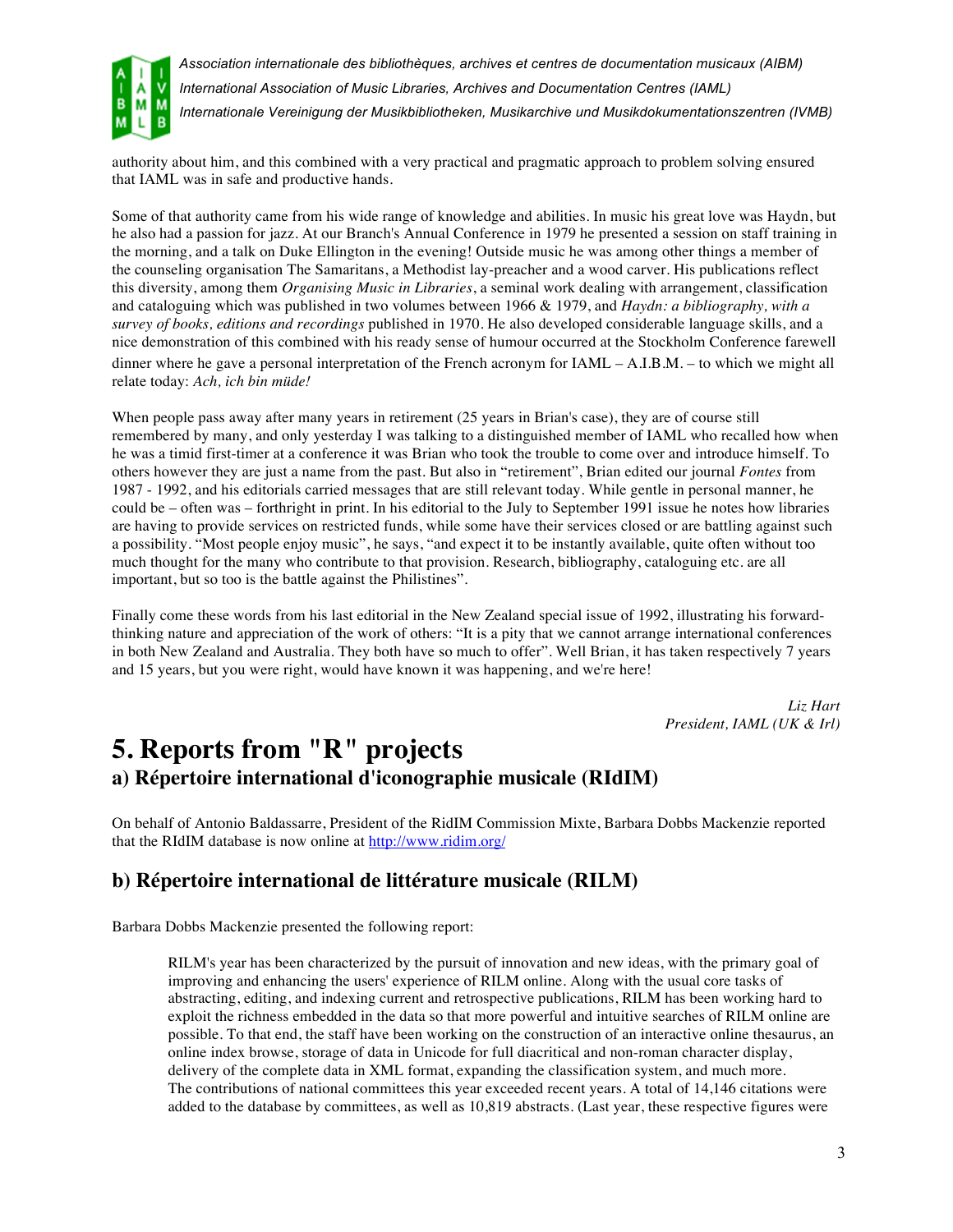

10,498 and 7,719). The RILM committees are at the very core of the RILM project. Without them, RILM's ever-daunting but worthy mission of global coverage would be utterly impossible.

RILM's global coverage has expanded, most notably with the establishment of new groups of abstractors in China in October 2006, and, beginning in the fall, Thailand as well. The new Chinese group have submitted over 2000 records to date, which include non-roman, transliterated, and English bibliographic information and abstracts.

As ever, RILM would like to establish new committees in countries that do not actively participate at present and could use the help of our colleagues. If you would like to become involved or know someone who would, let me know!

RILM is now publishing non-English abstracts as sent to the International Center in New York. These abstracts are published as is, without any editorial revision. It is hoped that these abstracts will be useful to non-English speakers. They will also significantly enrich the searchable vocabulary of RILM online.

RILM has been working for several years on cleaning up the old data and getting everything into the same format. None of these improvements have been seen online yet. RILM is delighted to report that, earlier this summer, all the data in our database has been delivered to our online vendors in its spanking new XML format. Improvements that will be apparent online include more uniform data, better linking to full-text and other resources, full diacritical display, new data fields, and more. The fruition of many years of work is finally at hand.

RILM is developing a new website that will be primarily oriented towards its users. As part of the effort to improve the search experience, tutorials are being planned that address the individual features of each vendor interface. These tutorials will be made available both as text and in video (Flash) formats. RILM is also developing an enhanced contact section for the website to increase communications with users. Users will be able to report errors, ask for help, and make suggestions regarding scope and coverage. A development that has already been implemented on the website is a browsable journals section. The database grew this year by 31,472 new main records and 4309 review records, which is a record for RILM.

In addition to current work, we are in the midst of an NEH-sponsored project to abstract and index Festschriften published before 1967. This project will be done in February 2008.

RILM will publish the proceedings of 65 papers from our 2005 historiography conference around the end of 2007 or early 2008.

### **c) Répertoire international de la presse musicale (RIPM)**

Robert Cohen, the Founder and Director of RIPM was unable to attend conference. His report was read by Benjamin Knysak:

RIPM in Print, Online and on CD-ROM: New Titles

Over the past twelve months twenty volumes dealing with the following music periodicals have been published: *The New Musical Magazine, Review and Register* (London, 1809-1810); *The English Musical Gazette, or, Monthly Intelligencer* (London, 1819); *Fliegende Blätter für Musik* (Leipzig, 1855-1857); *Schlesische Theater-Zeitung* (Breslau, 1863-1864); *The Musical Monthly and Repertoire of Literature, the Drama and the Arts* (London, 1864-1865); *Harvard Musical Review* (Cambridge, 1912-1916); *Musica d'oggi* (Milan, 1919-1942); *Melos* (Berlin, 1920-1934); *Musica Viva* (Brussels, 1936); *The Musical World* (London, 1866-1878); *Penguin Music Magazine & Music* (respectively Harmondsworth, 1946-1949 & 1950-1952); *La Cultura Musicale* (Bologna, 1922-1923) [online/CD-ROM only]; *Revue Pleyel* (Paris,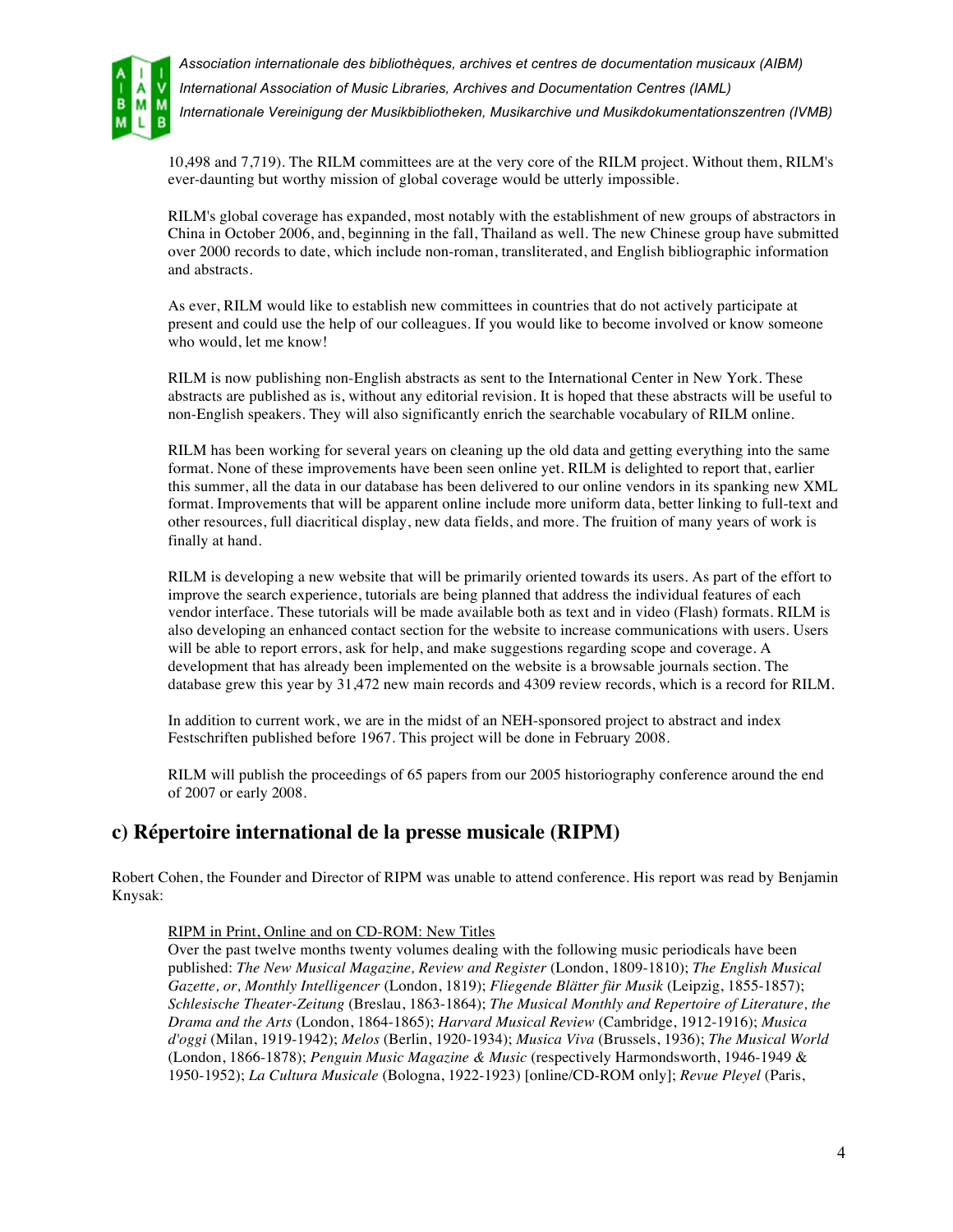

1923-1927); *23. Eine Wiener Musikzeitschrift* (Vienna, 1932-1937). In all over 20,000 new annotated records were added to RIPM Online and RIPM on CD-ROM.

#### RIPM: Online Archive of Music Periodicals (full-text)

A model of the RIPM full-text Archive – which will be searchable and browsable through RIPM Online – has been created. And, with support from the software firm Image Access (www.imageaccess.com) and most recently from the National Endowment for the Humanities (see below), work has begun (i) on the User Interface and (ii) on the software to capture, delineate and highlight the zones on a page or parts thereof that corresponds to RIPM's annotated records.

#### RIPM's Americas Initiative

RIPM's new Americas Initiative has two goals: (i) to extend RIPM activities to Latin America, and (ii) to expand RIPM's treatment of U.S. music journals (including those focusing on jazz). The recent creation of a RIPM group in Mexico is one reflection of this initiative. Another is the addition of numerous Latin American music journals in a microfilm or digitized format to the RIPM Archive housed at the International Center. Mary Wallace Davison, Linda Solow Blotner and John Shepard are coordinating this new initiative in the United States; Esperanza Berrocal is doing so in Latin America.

#### Other News:

1. *Four New RIPM Groups*. RIPM activities have been newly undertaken in Italy, at the Università di Torino (Dipartimento di discipline artistiche, musicali e dello spettacolo) on the initiative of Professor Alberto Rizzuti, and, at the Sezione di Musicologia of the Dipartimento di Scienze Linguistiche, Università di Perugia on the initiative of Professor Biancamaria Brumana, A new group has also been created in Spain at the Universidad de Granada organized by Dr. Franciso J. Giménez. In Bulgaria, a new RIPM group is now functioning in Sofia at the Institute of Mathematics and Informatics, with the collaboration of the Bulgarian Institute of Art Studies, both Institutes being part of the Bulgarian Academy of Sciences. And, RIPM's first Latin American group has been established in Mexico at, and with the support of, the Centro Nacional de Investigación, Documentación e Información Musical "Carlos Chávez" (Cenidim) del Instituto Nacional de Bellas Artes (INBA).

2. *Grants*. This year RIPM received two major grants, one from the National Endowment for the Humanities to provide initial funding for the creation of the RIPM: Online Archive of Music Periodicals (full-text); and the other, a two-year grant from the Andrew W. Mellon Foundation to continue work on nineteenth-century music journals.

3. *New Website*. (www.ripm.org ). Containing much new content including all annual IAML reports and issues of *Periodica Musica* (in a searchable PDF format), the website will soon offer a model of the RIPM Online Archive of Music Periodicals (full-text).

4. *New Publisher*. With the recent addition of Ovid/SilverPlatter, RIPM is now available on four platforms, with the others being those of EBSCO, NISC, and OCLC.

### **d) Répertoire international des sources musicales (RISM)**

Klaus Keil, Director of the RISM Zentralredaktion, presented the following report:

RISM is in a phase of reconstruction. This reconstruction will be based on the newly developed program, Kallisto, which enables us to strengthen the work-flow and makes the collaboration with our working groups closer and a free-of-charge access to our data via the German Virtuelle Fachbibliothek Musikwissenschaft. We hope this will make it much more attractive to collaborate with RISM-Zentralredaktion.

The reconstruction is also forced by our financer who wants to reduce our budget perceptibly from 2009 on. From this time on the Zentralredaktion will act just as an agency or clearinghouse. Nevertheless we will support all activities of working groups and other parties concerning source studies as much as possible.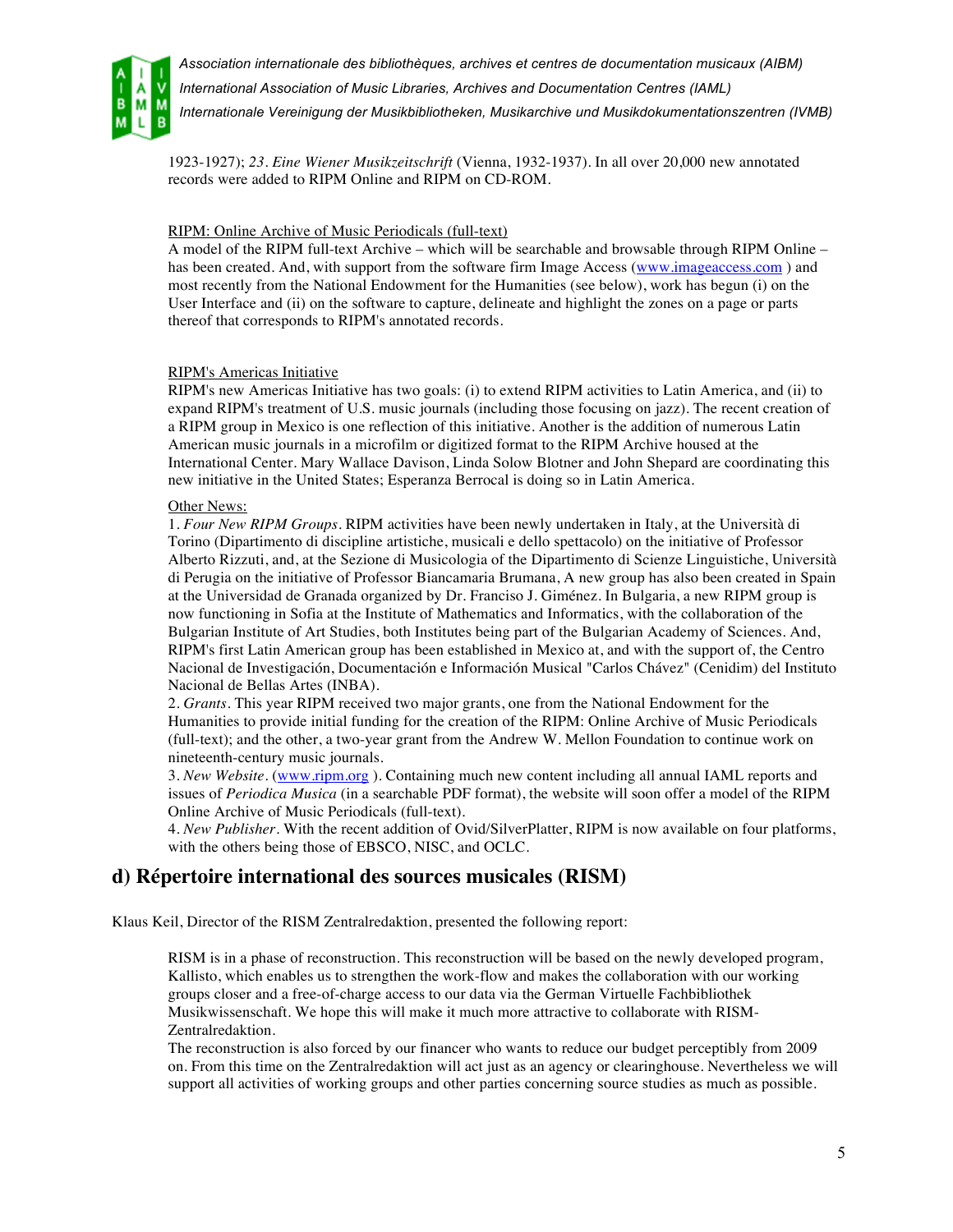

We thank you very much for every contribution and help. Let us hope that RISM will grow up in the future in the same way as it did in the last 15 years.

For former information please subscribe our Newsletter: http://rism.ub.uni-frankfurt.de

## **6. Reports from Chairs of Committees and Working Groups IT Committee**

Antony Gordon, Chair of the IT Committee reported that the IT Committee held a single working meeting in Sydney. A working membership was established with the intention of conducting business by means of a closed list as well as face to face at annual conferences. Most of the subsequent discussion concerned the IAML website including mechanisms for keeping content current, and encouraging broader usage of the site.

The IT Committee membership was Antony Gordon (British Library Sound Archive, London) (Chair), Michael Fingerhut (Ircam, Paris), Gabriele Gamba (IAML webmaster, Milan), Massimo Gentili-Tedeschi (Biblioteca Nazionale Braidense, Ufficio Ricerca Fondi Musicali, Milan), Elizabeth Giuliani (Bibliothèque national de France, Paris), and Julia Mitford (ExploreMusic, Gateshead, UK).

### **Working Group on Access to Music Archives**

Inger Enquist, co-Chair of WAMA, reported that it had been a very busy week in Sydney. The project is basically about getting access to music archives – where are these important research materials kept? – the papers of composers, performers, opera companies, music publishers, instrument makers and so on.

There is information about this in various databases and the Working Group wants to harvest them via a one-stopsearch to make the search easy. They also want to provide a database for registering music archives for countries and institutions that do not yet have that.

The group held three sessions in Sydney. They have been polishing the database; making small changes to it. They have also hammered out questions for a survey with the intention of finding out what is out there, i.e. which archival databases do you have that include music?

If you receive the survey, please help WAMA and fill it out. In December they will send in an application for money to the Mellon Foundation. It will include the costs for programming but also a request for networking money.

### **Working Group on Access to Performance Ephemera**

Rupert Ridgewell, Chair of the Working Group reported that the Working Group has produced draft guidelines for describing collections of concert ephemera and planned to make these available for wider consultation over the coming year.

A priority for this year is to outline the conceptual framework for an international thesaurus of concert venues. The UK & Ireland's online database of programme collections will be launched at the end of 2007 and will contain some 5000 new descriptions of collections held by major libraries, archives and performance venues.

## **7. Other reports**

### *Fontes Artis Musicae*

The Editor reported that the Publications Committee was giving consideration to the idea of introducing peer review of articles from 2008 onwards. However, it is proposed that this would only be sought on request from the author.